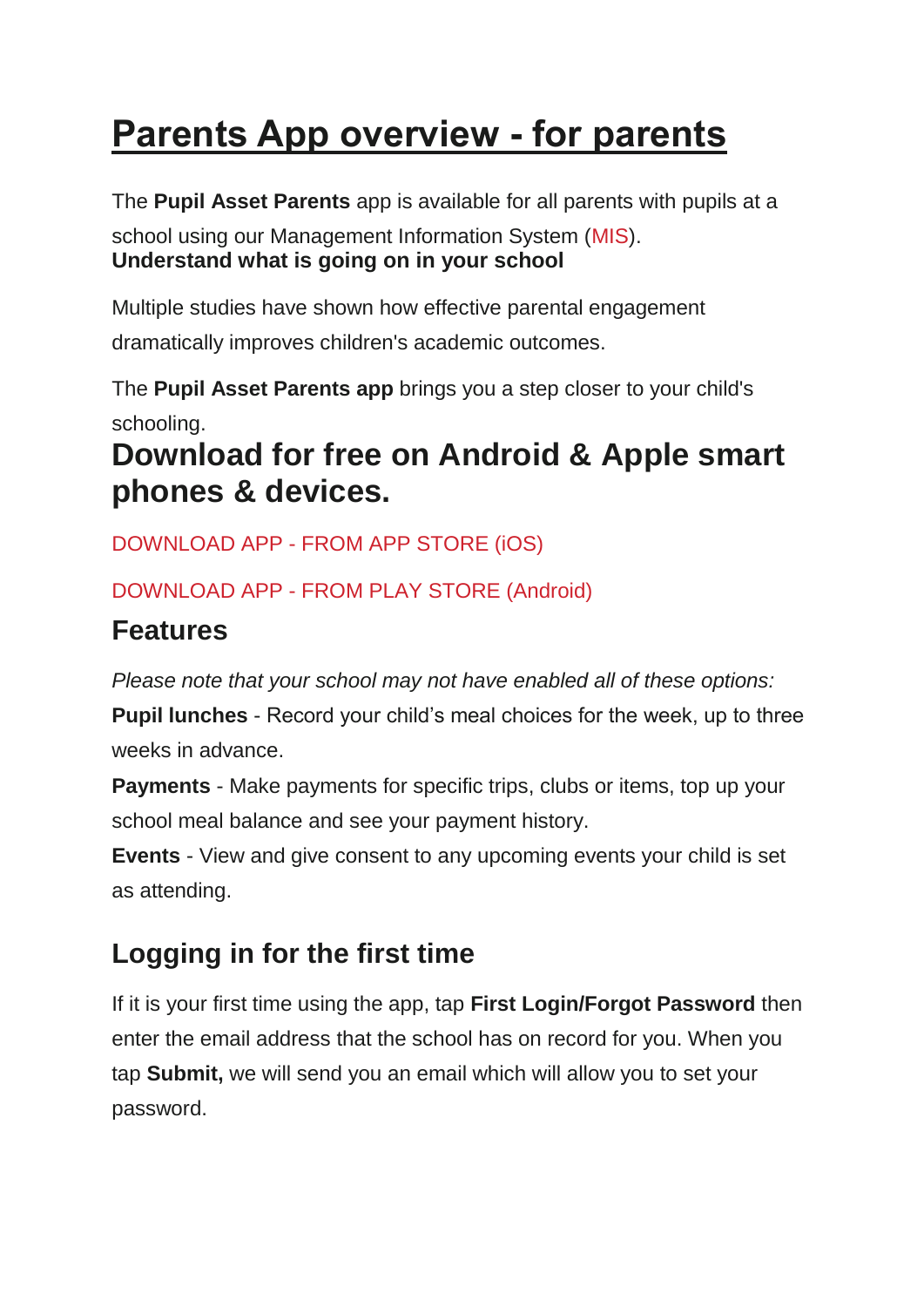*Your password will need to be at least eight characters long and include a number, failure to follow these guidelines will result in you being unable to login.*

*You need to inform your school if your email address has changed.*

## **Using The App**

Once you have created login details you will be able to sign in with them on the **Login screen** .

If you have any issues logging in, tap **First Login/Forgot Password** to generate a new password.

*If you've forgotten your username (the email address you registered with your school) you will need to contact your school office.*

# **My Pupils**



The **home** screen of the app will show any pupils on Pupil Asset where your email address has been given **online access.** *If your child does not show, please contact the school as they may need to update your child's pupil record.* Tap your child's name to open their record.

**Parent Portal**